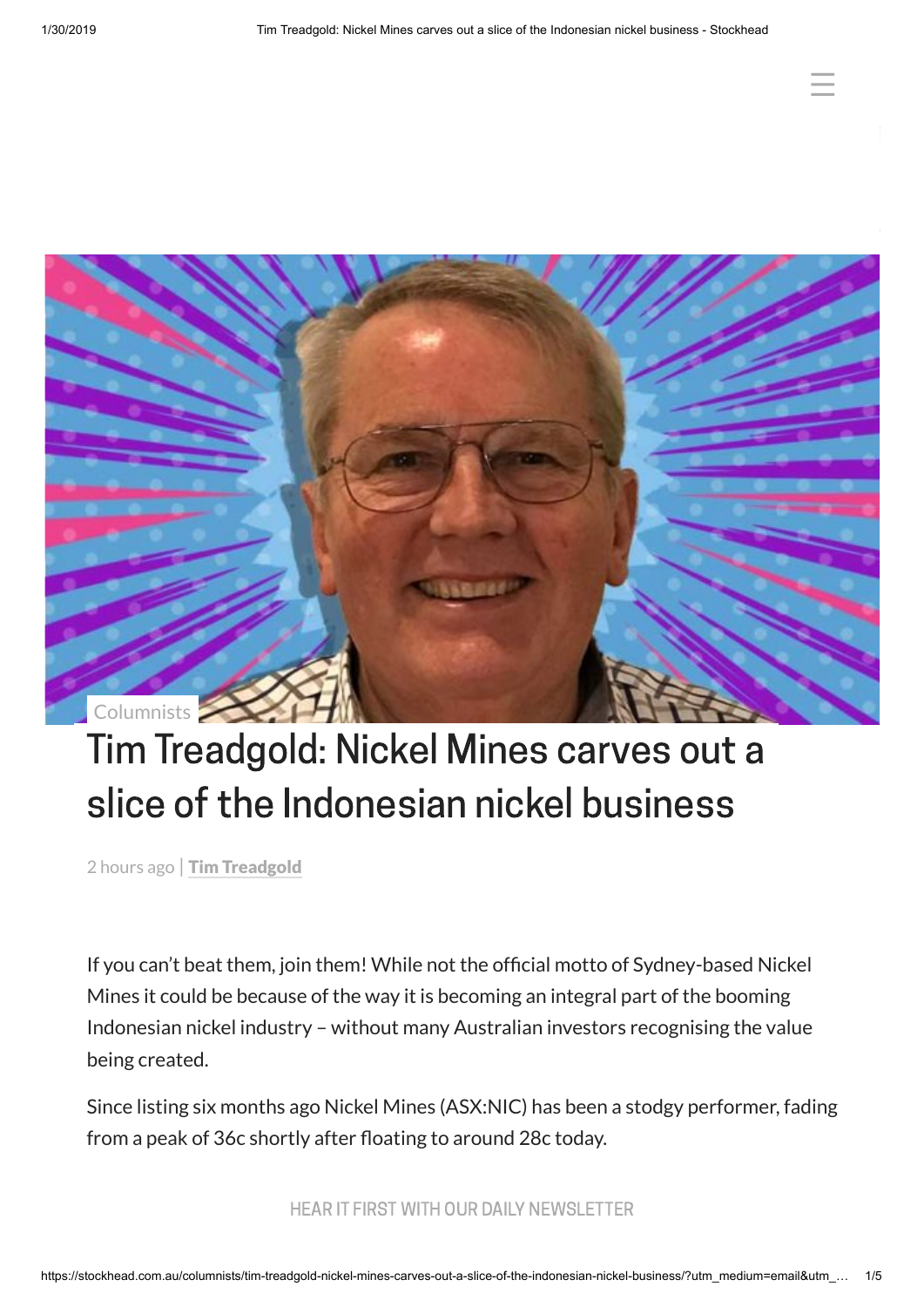First Name

Last Name

Enter your email address

**SUBSCRIBE** 

We don't spam. Learn [more about](https://stockhead.com.au/privacy-policy) our Privacy Policy

That's less than half the 65c value put on the stock by analysts at the stockbroking firm of Bell Potter, which has it as a speculative buy.

#### That low, low prices

One of the problems dogging Nickel Mines is that the second half of last year saw the price of nickel, which is mainly used in making stainless steel, fall sharply from more than \$US6 a pound to less than \$US5/lb.

Uncertainty about the outlook for stainless steel, partly because of the China v US trade war, has kept investors away from the nickel sector even as a price recovery has kicked in with the current price of  $$US5.33/lb$  reflecting a fall in nickel stockpiles.

The low price is a problem for all participants in the nickel industry, though perhaps less so for Nickel Mines which Bell Potter reckons will be producing nickel at an all-in sustaining cost of between \$US3.63-and-\$US3.86/lb.

## If you can't beat them…

The key to understanding Nickel Mines is that it is not like better-known Australian nickel miners largely because it has built a business in a country long-regarded as a rival to Australia's sometimes troubled nickel industry.

The Indonesian nickel business has succeeded because it is focussed on low-grade but easy to mine near-surface ore. Most Australian nickel comes from deep mining of higher-grade ore in hard rock.

Controversial in its early years, the Indonesian material was exported in an unprocessed form, virtually as mud, causing problems for shippers because of the potential for the ore to liquefy at sea, as well as creating a waste problem in China, and environmental problems in Indonesia.

#### • Subscribe to our **daily [newsletter](https://stockhead.com.au/subscription/)**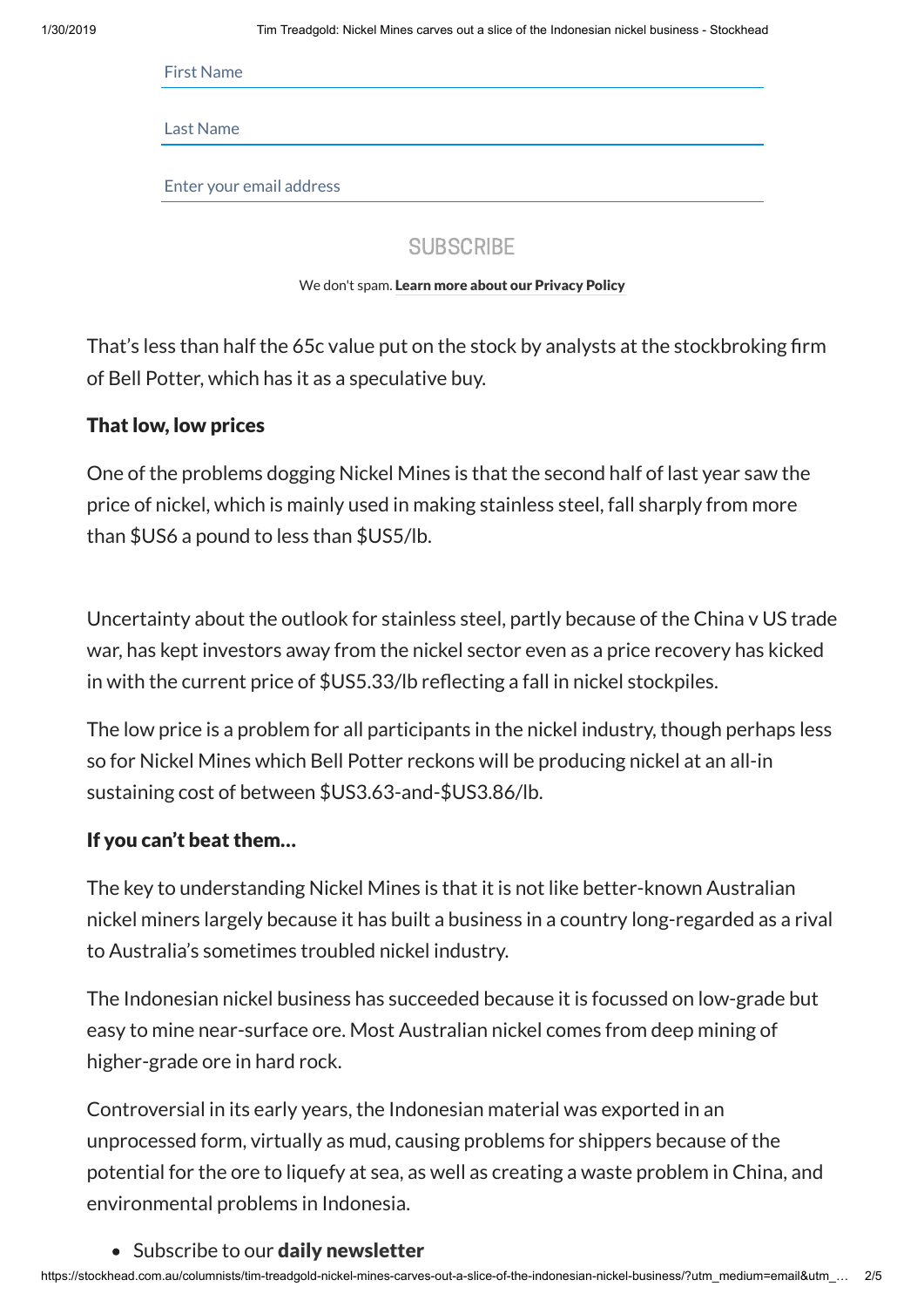- Bookmark this link for [small](https://stockhead.com.au/just-in/) cap news
- Join our small cap [Facebook](https://www.facebook.com/groups/Stockhead/) group
- Follow us on [Facebook](https://www.facebook.com/StockheadAU) or [Twitter](https://twitter.com/StockheadAU)

Known by the unattractive name of Nickel Pig Iron (NPI) the "mud" was processed in Chinese furnaces to extract the metal at a cost which undercut Australian producers and turned Indonesia into the world's biggest nickel producer.

No-one liked the NPI industry in its original form, especially the government of Indonesia which has introduced laws requiring extensive processing of nickel ore to add local value and create local jobs.

# Next-gen nickel

Nickel Mines is very much part of this new wave sweeping across the Indonesian nickel business, investing in ore processing technology known as rotary kiln electric furnaces (RKEF) as well as teaming up with China's biggest stainless-steel maker, Tsingshan.

From being a business facing an uncertain future as a simple NPI miner, Nickel Mines today has a number of emerging product streams, as a producer of high-grade (saprolite) ore for Tsingshan's Indonesian operations, and part-owner of two RKEF facilities able to produce 15,000 tonnes of nickel a year.

Construction of the RKEF plant is scheduled for completion in June, but the company is confident that commissioning will start before then.

# Notice us!

Bell Potter said that Nickel Mines has added value since listing through a number of transactions but received little recognition from investors.

"With the nickel price recovering and excellent progress being made towards commencing production, we believe it is timely to highlight the value disconnect that has emerged," Bell Potter said in a note to clients last week.

Investing in Indonesia can be a tricky business, as some Australian mining companies have discovered over the past 20 years, and with Nickel Mines there is also risk associated with a mineral processing venture still under construction.

"Nickel Mines first two RKEF lines are scheduled for first production in the June quarter and to reach 80 per cent of nameplate capacity within six-to-eight weeks of that," Bell Potter said.

A tax-holiday granted by the Indonesian Government as part of its push for more domestic mineral processing will boost the financial performance of Nickel Mines which